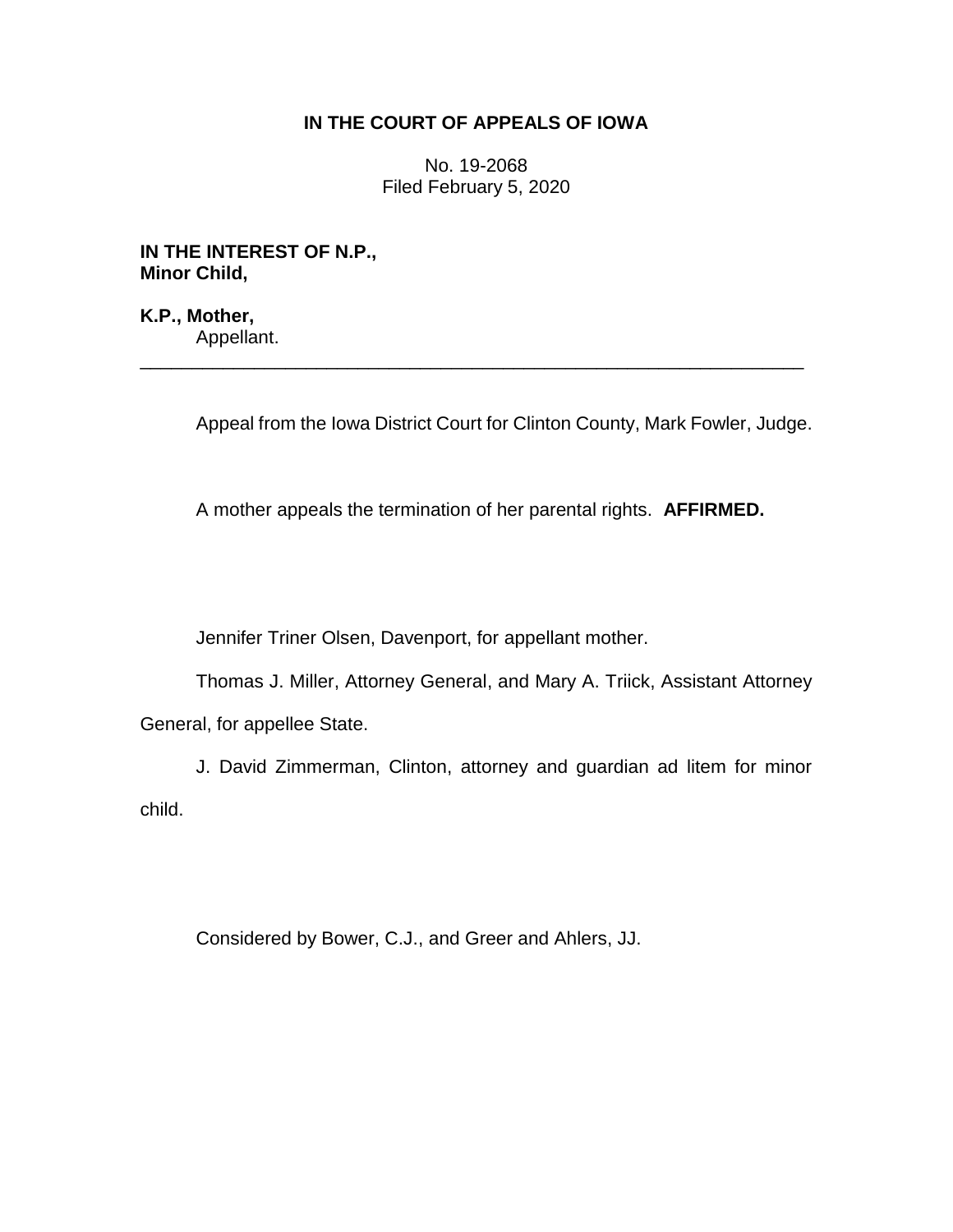## **BOWER, Chief Judge.**

A mother appeals the termination of her parental rights pursuant to Iowa Code section  $232.116(1)(d)$ , (h), and ( $\hbar$  (2019).<sup>1</sup> She does not contest that grounds for termination exist. *See In re P.L.*, 778 N.W.2d 33, 40 (Iowa 2010) (stating that if a parent does not dispute a ground for termination, we need not evaluate if that ground exists). However, the mother contends termination is not in the best interests of the child. *See* Iowa Code § 232.116(2). Upon our de novo review, *see P.L.*, 778 N.W.2d at 40, we conclude termination of the mother's parental rights to N.P. is in the best interests of the child. We therefore affirm.

The mother has long abused illegal substances, has unresolved mentalhealth issues, and is unemployed. N.P. was born in November 2018 with methamphetamine in her system. During the juvenile court proceedings, the mother was unsuccessfully discharged from two inpatient-treatment programs. She last reported using methamphetamine on August 16, 2019, and entered a third inpatient-treatment program on August 20.

"In considering whether to terminate the rights of a parent . . ., the court shall give primary consideration to the child's safety, to the best placement for furthering the long-term nurturing and growth of the child, and to the physical, mental, and emotional condition and needs of the child." Iowa Code § 232.116(2). At the time of the termination hearing, the mother had three children by three fathers. The two oldest (N.P., born 2006, and T.Z., born 2010) had been cared for by their maternal grandmother and her husband for much of their lives. Following

 $\overline{a}$ 

<sup>&</sup>lt;sup>1</sup> The father's rights were also terminated. He does not appeal.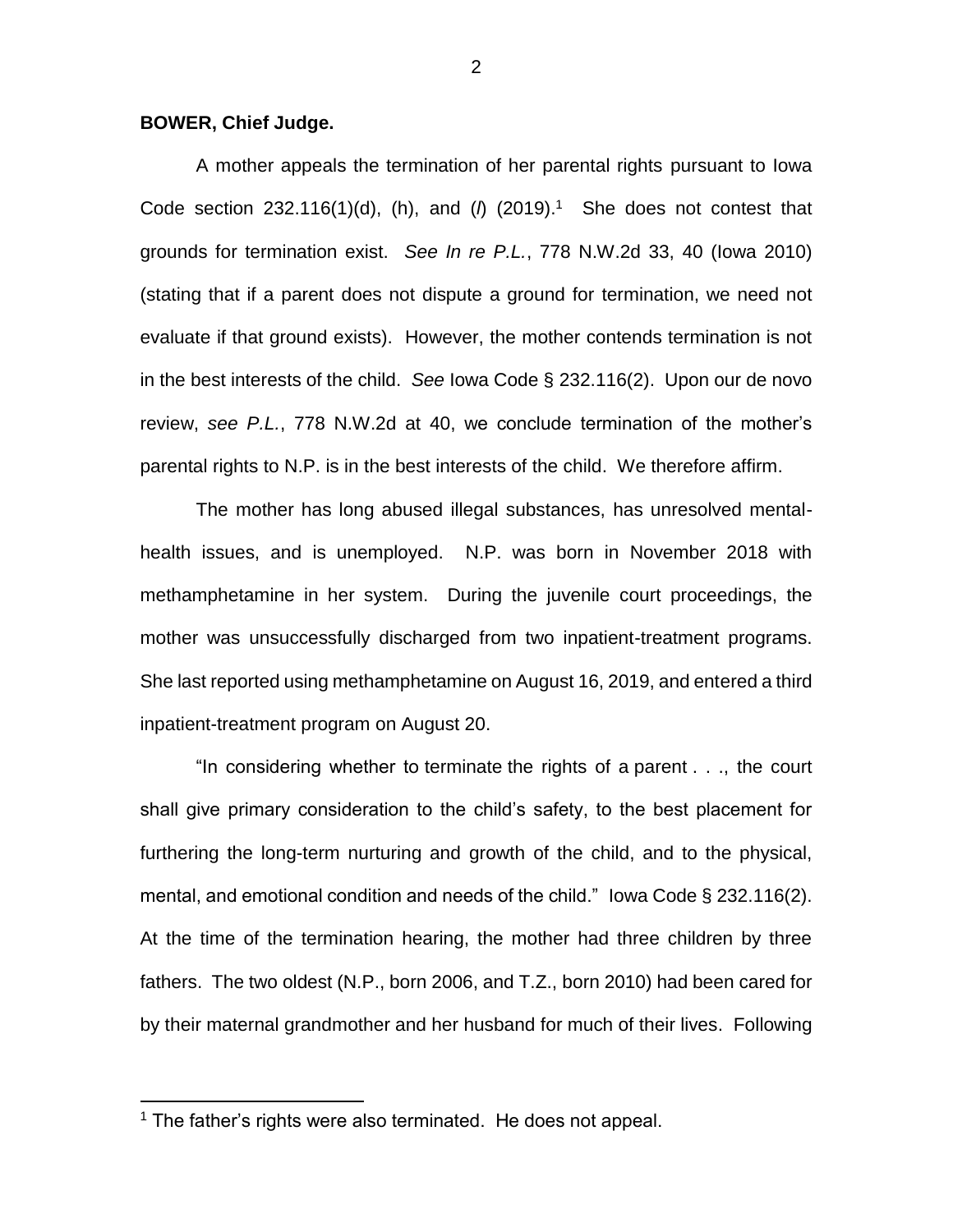the birth of younger N.P. in November 2018, the two older children were voluntarily placed in the grandmother's care with services being offered by the department of human services (DHS). Upon discharge from the hospital, the younger N.P. was placed in foster care, where she has remained throughout these proceedings. The children were adjudicated children in need of assistance (CINA) in February 2019.

At the time of the October 2019 termination-of-parental-rights trial, the mother remained in the inpatient program and claimed fifty-five days of sobriety. She was pregnant with her fourth child. The mother questions how termination can be proper with respect to the younger N.P. but not her older two children. The mother argues that if termination is not in the best interests of the oldest children, it is not in the younger N.P.'s best interests. Because the children are not all situated similarly, the best-interests analysis differs.

The older children were ages thirteen and just shy of nine at the time of the termination hearing. The older children were somewhat able to self-protect and communicate if they needed assistance. They were in school and had school resources available to them. And, the older children were in the care of their grandmother. On October 7, the court-appointed special advocate (CASA) for the older two children wrote to the court:

Both [T.Z.] and [the older N.P.] are adequately being taken care of by their grandparents, who love them and can provide life's necessities for them. Grandma . . . is a hard-working woman who tries her best to take care of her grandchildren in addition to her adult children, some of whom also live with her and her husband. The children are in a familiar setting with a somewhat regular routine.

I am frustrated by the lack of discipline, guidance, nurturing and positive influences these children have received thus far in their lives, but do not believe moving them to another living situation would be any better. They are in familiar and comfortable (for them)

. . . .

3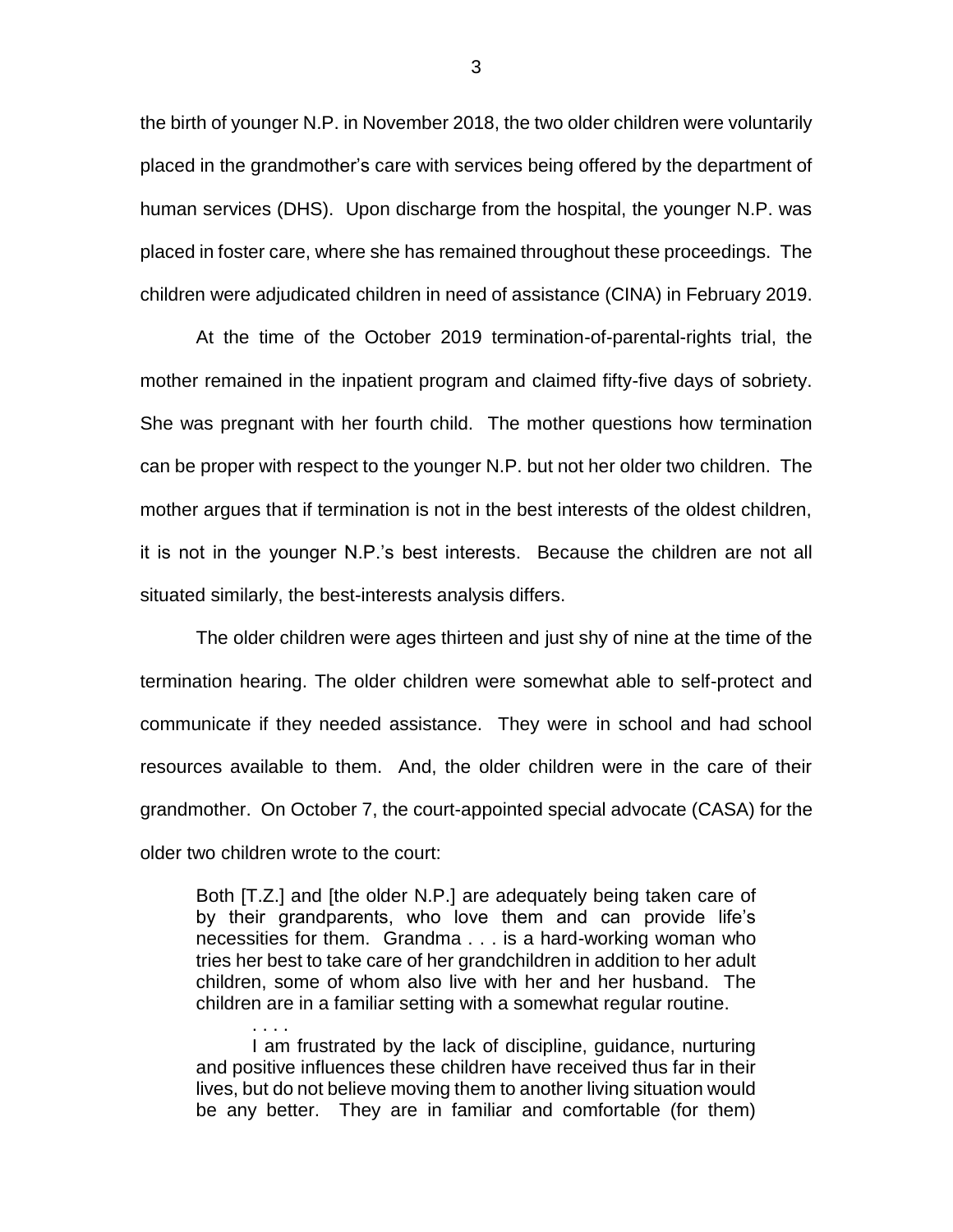circumstances and would not have come to the attention of DHS had their mother not given birth to a baby.

The CASA agreed with DHS's suggestion concerning the older children that permanency be delayed one month in order to determine if the mother would complete her course of treatment.

N.P., on the other hand, was less than a year old and completely dependent upon others. N.P. had been with a foster family her entire life and was wellintegrated into that home. The statutory time limit for termination of parental rights is shorter for children three years of age or younger. *Compare id.* § 232.116(1)(h) (providing for termination if child adjudicated CINA is three years of age or younger and has been out of parent's custody for six of last twelve months or last six consecutive months), *with id.* § 232.116(1)(f) (providing for termination if child adjudicated CINA is four year of age or older has been out of parent's custody for twelve of last eighteen months or last twelve consecutive months). Once the statutory time limit has passed, we are to view permanency for the child with a sense of urgency. *In re C.B.*, 611 N.W.2d 489, 495 (Iowa 2000). DHS's October 2 case plan states in part:

[The mother] needs to stay vested in the High Tower program and continue to remain clean and sober. She needs to be able to show that she can stay clean and sober longer than just a short term. With that being said, [N.P.] should not have to wait any longer for [the mother] to be able to show that she can accomplish this. [The mother], as stated in the report has had numerous opportunities to complete a substance abuse program and show that she can remain clean and sober. While [the mother] does a good job with parenting [N.P.], and when she is in treatment shows she can meet her needs, there needs to be permanency for [N.P.] [DHS] is not recommending an extension for [the mother], despite her being in treatment, as there would need to be an extended time added on this case in regards to [N.P.] and we are well past permanency for this child.